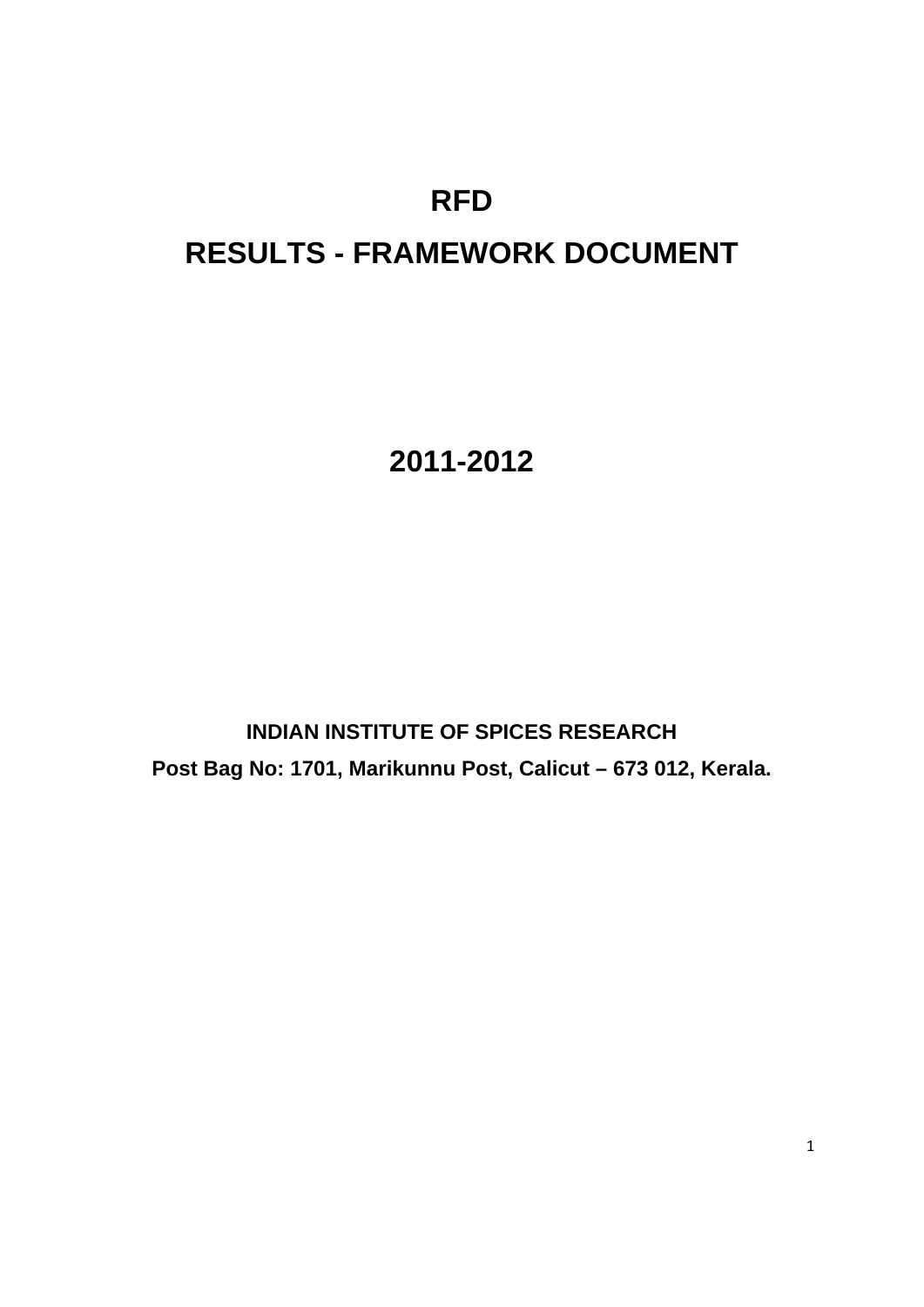## Section 1:

## Vision, Mission, Objectives and Functions

#### *Vision*

 Enhancing productivity of spices for meeting growing domestic demand and to be the global leader in spices export

#### *Mission*

 Utilize the scientific, technological and traditional strengths for sustainable spice production

#### *Objectives*

- Strengthening frontier research areas through interdisciplinary approach
- Conservation of genetic resources/ germplasm for sustainable use
- Production management by improving soil and plant health, agricultural processing and supply of good quality planting materials of improved varieties of spices
- Enhancing productivity of spices
- Development of disease diagnostics and value addition in spices
- Strengthening of extension system/tot
- Strengthening of higher education / HRD

### *Functions*

To attend the research and development of high yielding and quality varieties and sustainable production, protection and post harvest technologies, training and dissemination of developed technologies to the stake holders for increasing the production and productivity of spices.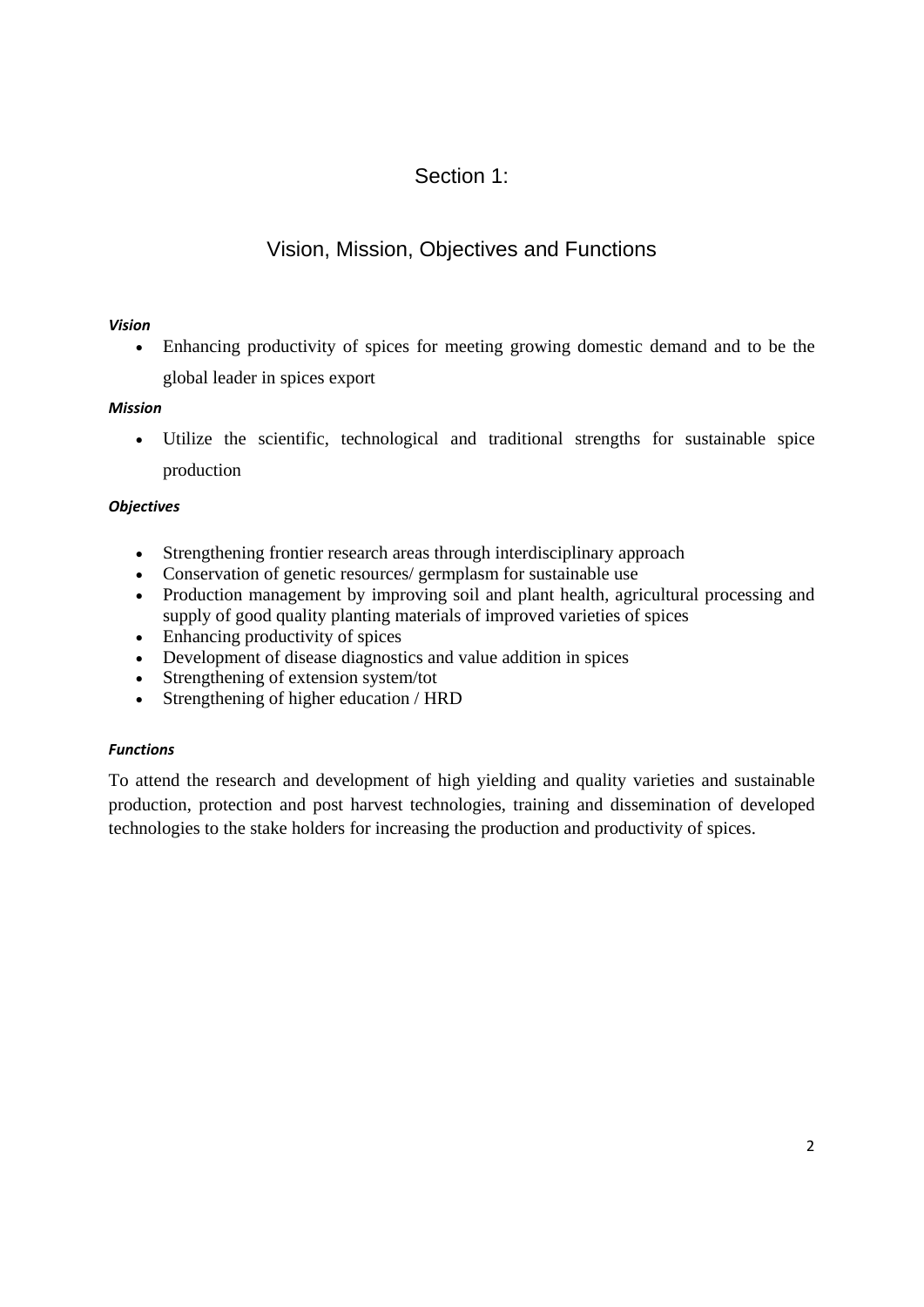### Section 2:

## *Inter se* Priorities among Key Objectives, Success indicators and Targets

| Objective                                                                                       | Weight          | <b>Action</b>                                                                                                     | <b>Success indicator</b>                                                                                                                 | <b>Unit</b>       | Weight | Target / Criteria Value |           |                                             |              |                |
|-------------------------------------------------------------------------------------------------|-----------------|-------------------------------------------------------------------------------------------------------------------|------------------------------------------------------------------------------------------------------------------------------------------|-------------------|--------|-------------------------|-----------|---------------------------------------------|--------------|----------------|
|                                                                                                 | $(\frac{9}{6})$ |                                                                                                                   |                                                                                                                                          |                   | %      | <b>Excellent</b>        | Very      | Good                                        | Fair         | Poor           |
|                                                                                                 |                 |                                                                                                                   |                                                                                                                                          |                   |        |                         | Good      |                                             |              |                |
|                                                                                                 |                 |                                                                                                                   |                                                                                                                                          |                   |        | 100%                    | 90%       | 80%                                         | 70%          | 60%            |
| Strengthening<br>frontier<br>research<br>areas<br>Interdisciplinary<br>approach<br>for          | 15.0            | Strengthening of<br>infrastructure of institution -<br>Establishment of central<br>instrument facility            | Timeliness of<br>completion                                                                                                              | Date              | 5.0    | 31/7/2011               | 15/8/2011 | 31/8/2011                                   | 15/9/2011    | 30/9/2011      |
| Management<br>of<br>Phytophthora diseases                                                       |                 | Whole genome sequencing<br>of Phytophthora capsici                                                                | Timeliness of<br>completion                                                                                                              | Date              | 5.0    | 31/7/2011               | 15/8/2011 | 31/8/2011                                   | 15/9/2011    | 30/9/2011      |
|                                                                                                 |                 | Transcriptome sequencing<br>Piper<br>colubrinum<br>of<br>challenged<br>with<br>Phytophthora<br>for<br>resistance  | Timeliness of<br>completion                                                                                                              | Date              | 5.0    | 31/10/2011              |           | 15/11/2011 30/11/2011 15/12/2011 31/12/2011 |              |                |
| 2. Conservation of<br>Genetic resources/<br>germplasm for<br>sustainable use                    | 15.0            | Collection and<br>conservation of genetic<br>resources of spices.<br>biocontrol agents etc for<br>sustainable use | Number of germplasm<br>accessions added to<br>Gene Bank<br>and documented                                                                | Number            | 10.0   | 130                     | 110       | 85                                          | 60           | 40             |
|                                                                                                 |                 | of<br>Development<br>core<br>collections in cardamom                                                              | Number of core<br>collections through SSR<br>markers                                                                                     | Number            | 5.0    | 75                      | 50        | 30                                          | 20           | 10             |
| 3. Production<br>management by<br>improving soil and plant<br>health agricultural<br>processing | 10.0            | Optimization of location<br>specific horticultural/ INM/<br>IPM technology<br>management                          | Number of technologies<br>developed/<br>tested/validated                                                                                 | Number            | 10.0   | $\overline{4}$          | 3         | 2                                           | $\mathbf{1}$ |                |
| 4. Enhancing productivity<br>of spices                                                          | 15.0            | of<br>Production<br>breeder<br>seed/ planting materials in<br>black pepper and nutmeg                             | of<br>Annual<br>quantity<br>planting<br>material<br>produced                                                                             | Number<br>('000s) | 10.0   | 150                     | 125       | 100                                         | 75           | 50             |
|                                                                                                 |                 | of<br>Production<br>breeder<br>seed/ planting materials in<br>ginger and turmeric                                 | Annual quantity of seed<br>rhizomes produced                                                                                             | ('000 kg)         | 5.0    | 8                       | 6         | 5                                           | 4            | $\overline{2}$ |
| 5. Development of<br>disease diagnostics<br>and value addition in<br>spices                     | 10.0            | Development of<br>diagnostics / value added<br>products and identification<br>of potential nutarceuticals         | Number of diagnostics/<br>value added products in<br>spices and<br>in silico<br>identification<br>of novel<br>nutraceutical<br>compounds | Number            | 10.0   | $\overline{4}$          | 3         | 2                                           | $\mathbf{1}$ |                |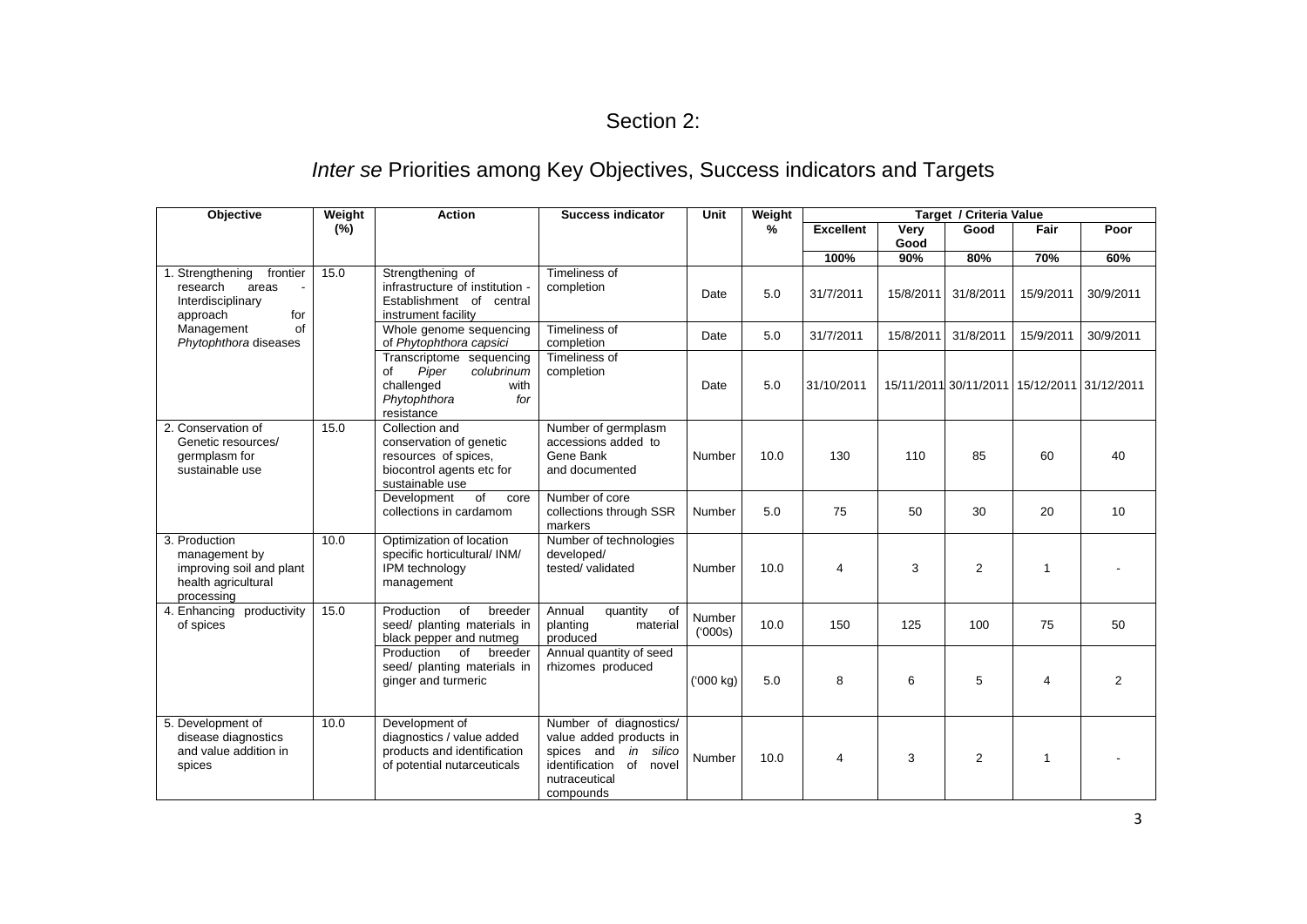| 6. Strengthening<br>of<br>extension<br>system<br>(TOT)                                            | 15.0 | Trainings<br>and<br>demonstrations                                                                                                      | Number of<br>demonstration<br>plots/<br>exhibitions                                                                                                                            | Number | 5.0 | 10              | 8                       | 6                | 4                | $\overline{2}$          |
|---------------------------------------------------------------------------------------------------|------|-----------------------------------------------------------------------------------------------------------------------------------------|--------------------------------------------------------------------------------------------------------------------------------------------------------------------------------|--------|-----|-----------------|-------------------------|------------------|------------------|-------------------------|
|                                                                                                   |      |                                                                                                                                         | Number of trainings to<br>farmers/ Agrl. officers<br>and others                                                                                                                | Number | 5.0 | 20              | 15                      | 10               | 8                | 5                       |
|                                                                                                   |      | Extension through printed<br>and electronic media                                                                                       | Publication of extension<br>booklets/ field seminars<br>/ agroclinics/ radio talks<br>video films                                                                              | Number | 5.0 | 20              | 15                      | 10               | 5                | $\overline{2}$          |
| 7. Commercialization of<br>technologies developed<br>and promoting public-<br>private partnership | 5.0  | Partnership development,<br>including licensing of ICAR<br>technologies                                                                 | Number of partners<br>(private sector)<br>Identified for technology<br>(Bio control,<br>Tissue<br>culture<br>multiplication,<br>Certified nurseries, ATL)<br>commercialization | Number | 3.0 | 4               | 3                       | 2                | $\mathbf{1}$     |                         |
|                                                                                                   |      | Licensing stake holders for<br>seed rhizome multiplication                                                                              | Number of licensees<br>identified and authorized<br>for seed production                                                                                                        | Number | 2.0 | 8               | $\overline{7}$          | 6                | 5                | 4                       |
| 8. Strengthening of higher<br>education/HRD                                                       | 4.0  | Training                                                                                                                                | In international/ national<br>labs                                                                                                                                             | Number | 2.0 | 3               | $\mathbf{2}^{\prime}$   | $\mathbf{1}$     | $\blacksquare$   |                         |
|                                                                                                   |      | Higher education                                                                                                                        | Ph.D, Post M.Sc, M.Sc<br>dissertations/Trainings                                                                                                                               | Number | 2.0 | 10              | 8                       | 6                | $\overline{4}$   | $\overline{2}$          |
| 9. Effective<br>functioning<br>of the RFD system                                                  | 11.0 | Timely submission of RFD<br>for 2011-12                                                                                                 | On-time submission                                                                                                                                                             | Date   | 2.0 | June10,<br>2011 | <b>June 14.</b><br>2011 | June 16.<br>2011 | June 20.<br>2011 | <b>June 22.</b><br>2011 |
|                                                                                                   |      | submission<br>Timely<br>0f<br>Results for 2011-12                                                                                       | On-time submission                                                                                                                                                             | Date   | 1.0 | May 1<br>2012   | May 3<br>2012           | May 4<br>2012    | May 5<br>2012    | May 6<br>2012           |
|                                                                                                   |      | Finalize a Strategic Plan<br>for Institute                                                                                              | Finalize the Strategic<br>Plan for next 5 years                                                                                                                                | Date   | 2.0 | Dec. 10<br>2011 | Dec. 15<br>2011         | Dec. 20<br>2011  | Dec. 24<br>2011  | Dec. 31<br>2011         |
|                                                                                                   |      | Identify potential areas of<br>corruption<br>related<br>to<br>organisation activities and<br>develop an action plan to<br>mitigate them | Finalize an action plan<br>mitigate potential<br>to<br>areas of corruption                                                                                                     | Date   | 2.0 | Dec. 10<br>2011 | Dec. 15<br>2011         | Dec. 20<br>2011  | Dec. 24<br>2011  | Dec. 31<br>2011         |
|                                                                                                   |      | Implementation<br>of                                                                                                                    | Sevottam<br>Create<br>a<br>compliant system to<br>implement, monitor and<br>review Citizen's Charter                                                                           | Date   | 2.0 | Dec. 10<br>2011 | Dec. 15<br>2011         | Dec. 20<br>2011  | Dec. 24<br>2011  | Dec. 31<br>2011         |
|                                                                                                   |      | Sevottam                                                                                                                                | Sevottam<br>Create<br>a<br>Compliant system to<br>redress<br>and monitor<br>public Grievances                                                                                  | Date   | 2.0 | Dec. 10<br>2011 | Dec. 15<br>2011         | Dec. 20<br>2011  | Dec. 24<br>2011  | Dec. 31<br>2011         |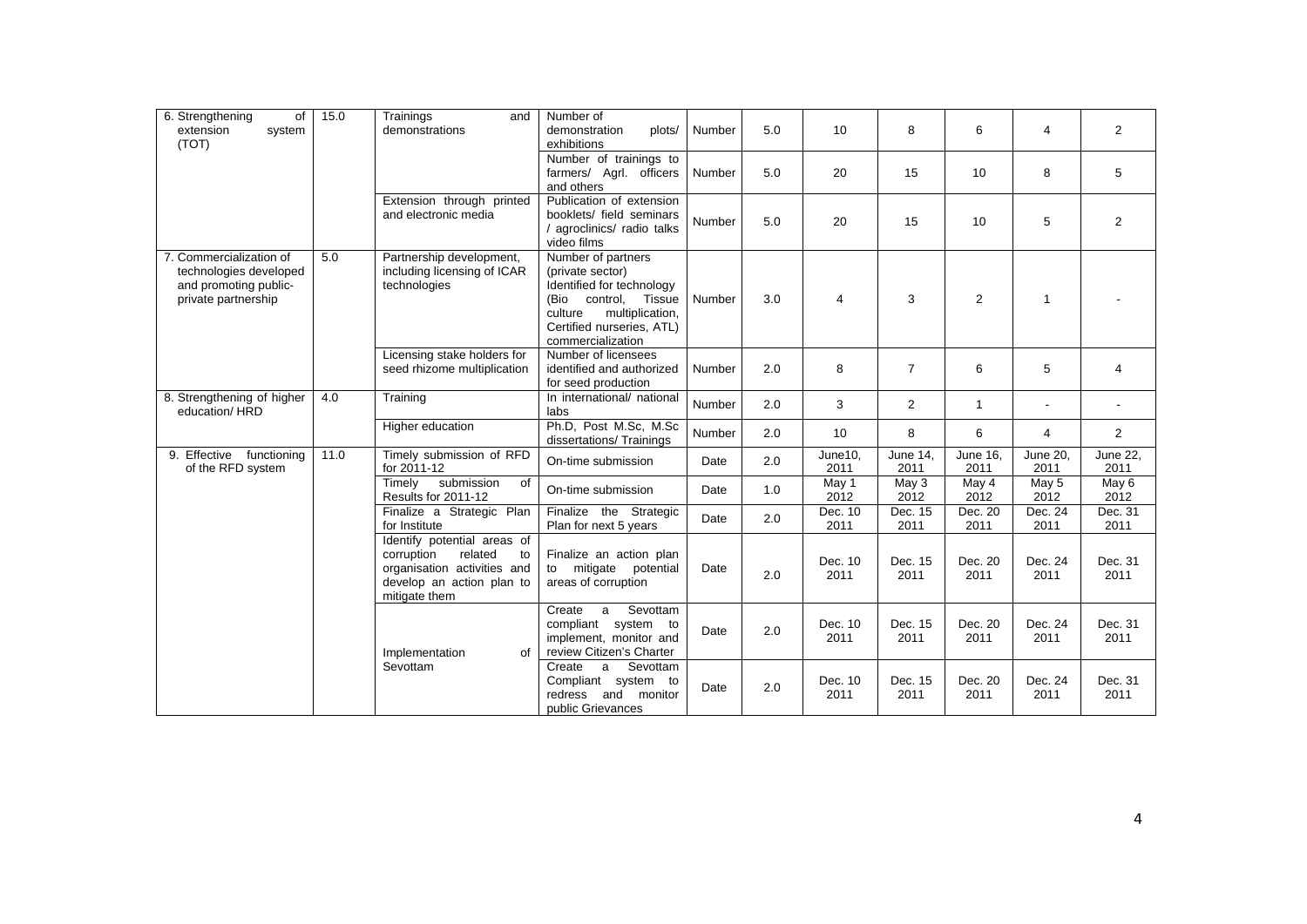## Section 3: Trend Values of the Success Indicators

| Objective                                                                                                  | Action                                                                                                           | Success indicator                                                                                                                | Unit             | Actual<br>value for | Actual value<br>for | Target<br>value for | Projected<br>value for | Projected<br>value for |
|------------------------------------------------------------------------------------------------------------|------------------------------------------------------------------------------------------------------------------|----------------------------------------------------------------------------------------------------------------------------------|------------------|---------------------|---------------------|---------------------|------------------------|------------------------|
|                                                                                                            |                                                                                                                  |                                                                                                                                  |                  | FY 9/10             | FY 10/11            | FY 11/12            | FY12/13                | FY 13/14               |
| 1. Strengthening<br>frontier<br>research<br>areas<br>Interdisciplinary approach<br>Management<br>0f<br>for | Strengthening of<br>of<br>institution<br>infrastructure<br>Establishment<br>of<br>central<br>instrument facility | Timeliness of completion                                                                                                         | Date             |                     |                     | 15/8/2011           |                        |                        |
| Phytophthora diseases                                                                                      | Whole Genome sequencing<br>of<br>Phytophthora capsici                                                            | Timeliness of completion                                                                                                         | Date             | $\blacksquare$      |                     | 15/8/2011           |                        |                        |
|                                                                                                            | sequencing<br>Transcriptome<br>0f<br>Piper colubrinum challenged with<br>Phytophthora for resistance             | Timeliness of completion                                                                                                         | Date             |                     |                     | 15/11/2011          |                        |                        |
| 2. Conservation of Genetic<br>resources/ germplasm for<br>sustainable use                                  | Collection and conservation of<br>genetic resources of spices,<br>biocontrol agents etc for<br>sustainable use   | Number of germplasm<br>accessions added to Gene<br>Bank and documented                                                           | Number           | 105                 | 108                 | 110                 | 120                    | 130                    |
|                                                                                                            | Development of core collections in<br>cardamom*                                                                  | Number of core collections<br>through SSR markers                                                                                | Number           |                     |                     | 50                  | 70                     |                        |
| 3. Production management by<br>improving soil and plant<br>health agricultural<br>processing               | Optimization of location specific<br>horticultural/ INM/ IPM technology<br>management                            | Number of technologies<br>developed/<br>tested/validated                                                                         | Number           | 2                   | $\overline{2}$      | 3                   | 3                      | $\overline{2}$         |
| 4. Enhancing productivity of<br>spices                                                                     | Production of<br>breeder<br>seed/<br>planting materials in black pepper<br>and nutmeg                            | Annual<br>Quantity<br>planting<br>material produced                                                                              | Number<br>(000s) | 152                 | 120                 | 125                 | 150                    | 175                    |
|                                                                                                            | Production of<br>breeder<br>seed/<br>planting materials in Ginger and<br>turmeric                                | Annual Quantity of seed<br>rhizomes produced                                                                                     | ('000 kg)        | 12                  | 10.5                | 6                   | 8                      | 10                     |
| 5. Development of disease<br>diagnostics and value<br>addition in spices                                   | Development of diagnostics /<br>value added products and<br>identification of potential<br>nutarceuticals        | Number of diagnostics/ value<br>added products in spices and in<br>silico identification of novel<br>nutraceutical compounds etc | Number           | $\overline{2}$      | $\overline{2}$      | 3                   | $\overline{2}$         | 3                      |
| 6. Strengthening of extension<br>system (TOT)                                                              | Trainings and demonstrations                                                                                     | Number of<br>demonstration plots/ exhibitions                                                                                    | Number           | 6                   | 6                   | 8                   | 10                     | 12                     |
|                                                                                                            |                                                                                                                  | Number of trainings to farmers/<br>Agrl. officers and others                                                                     | Number           | 12                  | 12                  | 15                  | 20                     | 25                     |
|                                                                                                            | Extension through<br>printed<br>and<br>electronic media                                                          | Publication<br>of<br>extension<br>field<br>booklets/<br>seminars<br>agroclinics/ radio talks video<br>films                      | Number           | 10                  | 10                  | 15                  | 20                     | 25                     |
| 7. Commercialization of<br>technologies developed<br>and promoting public-                                 | Partnership development,<br>including licensing of ICAR<br>technologies                                          | Number of partners (private<br>sector)<br>Identified for technology                                                              | Number           | $\overline{2}$      | 3                   | 3                   | 4                      | 5                      |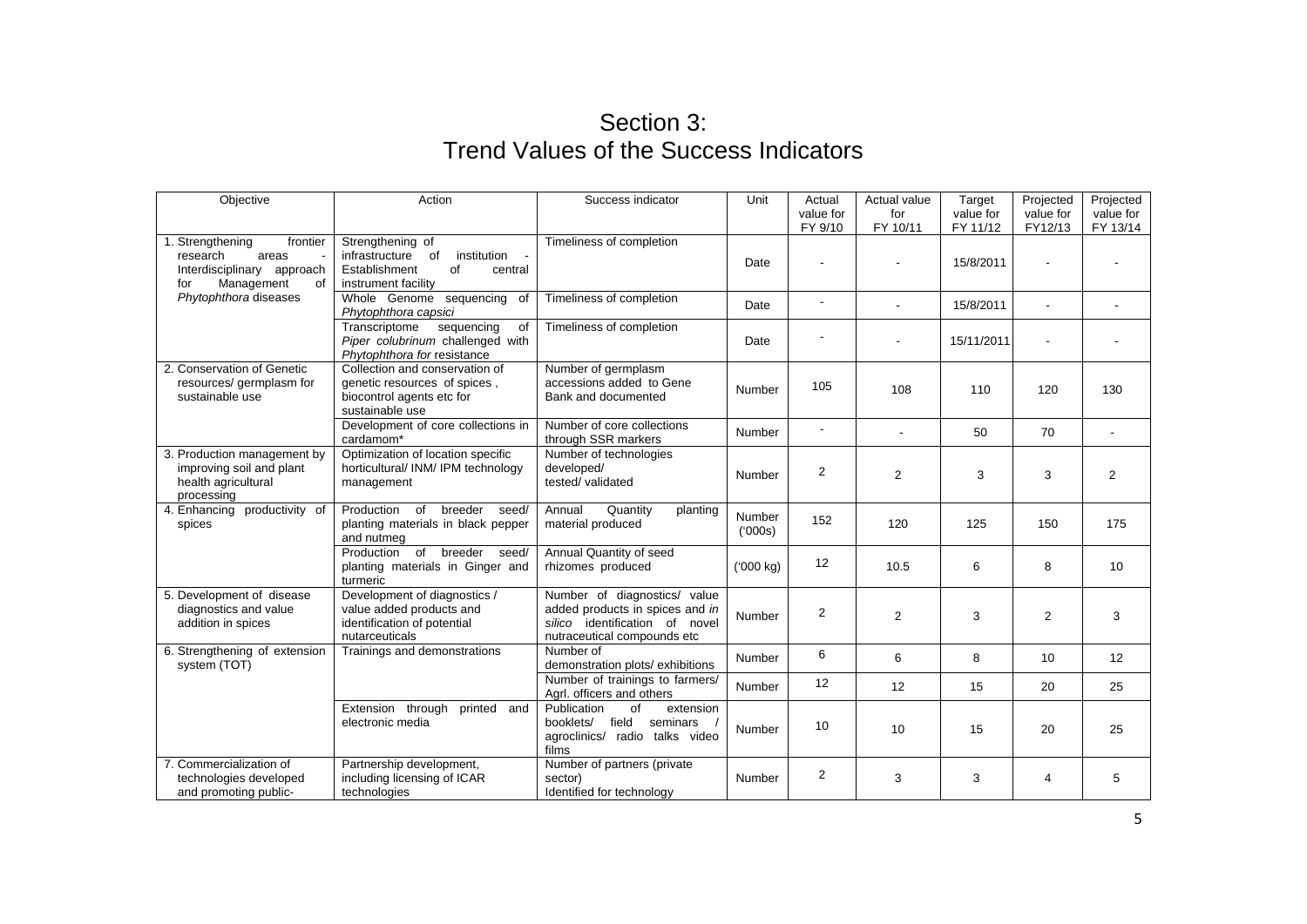| private partnership                                  |                                                                                                                                         | (Bio<br>Tissue<br>culture<br>control,<br>Certified<br>multiplication,<br>ATL)<br>nurseries,<br>commercialization |        |                          |                |                  |   |    |
|------------------------------------------------------|-----------------------------------------------------------------------------------------------------------------------------------------|------------------------------------------------------------------------------------------------------------------|--------|--------------------------|----------------|------------------|---|----|
|                                                      | Licensing stake holders for seed<br>rhizome multiplication**                                                                            | Number of licensees identified<br>and authorized for seed<br>production                                          | Number |                          | 2              | 7                | 5 | 6  |
| 8. Strengthening of<br>Higher                        | Training                                                                                                                                | In international/ national labs                                                                                  | Number | $\overline{\phantom{a}}$ | 3              | 2                |   |    |
| education/HRD                                        | Higher education                                                                                                                        | Ph.D,<br>Post<br>M.Sc,<br>M.Sc<br>dissertations/Trainings                                                        | Number | 5                        | $\overline{7}$ | 8                | 9 | 10 |
| 9. Effective functioning of the<br><b>RFD</b> system | Timely submission of RFD for<br>2011-12                                                                                                 | On-time submission                                                                                               | Date   |                          |                | June 14,<br>2011 |   |    |
|                                                      | Timely submission of Results for<br>2011-12                                                                                             | On-time submission                                                                                               | Date   |                          |                | May 3<br>2012    |   |    |
|                                                      | Strategic Plan<br>Finalize<br>a<br>for<br>Institute                                                                                     | Finalize the Strategic Plan for<br>next 5 years                                                                  | Date   |                          |                | Dec. 15<br>2011  |   |    |
|                                                      | potential<br>Identify<br>of<br>areas<br>corruption related to organisation<br>activities and develop an action<br>plan to mitigate them | Finalize an<br>action plan to<br>mitigate potential<br>of<br>areas<br>corruption.                                | Date   |                          |                | Dec. 15<br>2011  |   |    |
|                                                      | Implementation of Sevottam                                                                                                              | Create a Sevottam compliant<br>system to implement, monitor<br>and review Citizen's Charter                      | Date   |                          |                | Dec. 15<br>2011  |   |    |
|                                                      |                                                                                                                                         | Create a Sevottam Compliant<br>system to redress and monitor<br>public Grievances                                | Date   |                          |                | Dec. 15<br>2011  |   |    |

(\* This activity is targeted for the years 2011/12 and 2012/13 only. Hence may not find values for previous years; \*\* Licensing of released varieties started from 2010/11 only)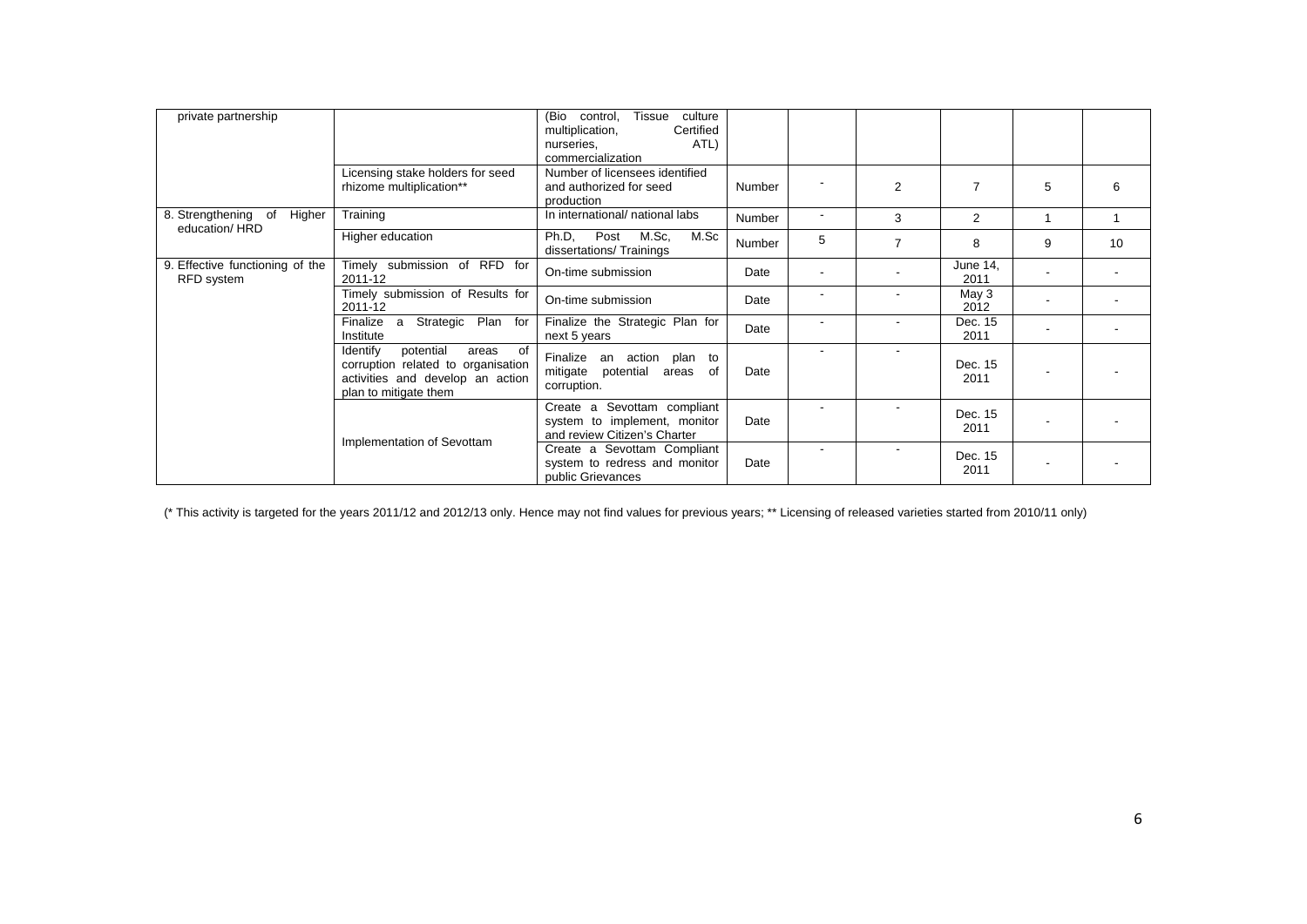## Section 4:

### Description and definition of success indicators and proposed measurement methodology

- Objective 1: Under the inter disciplinary research on problem solving mode, the genetic basis of Phytophthora disease will be understood by whole genome sequencing of the organism, which will help in developing diagnostics and management strategies against the pathogen infecting variety of horticultural crops.
- Objective 2: The germplasm will be collected from different areas including different genotypes for improving the genetic diversity of spice crops and utilization of the same in crop improvement programmes. The collected germplasm will be screened with ISSR markers for grouping into core collections for specific characters. The number of accessions and the markers used for screening will be used as indicators.
- Objective 4: The disease free nucleus planting materials of released varieties of spices will be multiplied in large quantity (in thousand numbers for black pepper and nutmeg and in tonnes of ginger and turmeric) for supply to Departmental nurseries, progressive farmers or stake holders for further adoption and spread.
- Objective 5: The diagnostic method for detecting of pathogen in the planting material itself is the need of the hour for producing disease free planting materials. The value added products will be developed for improving the consumption or export potential of spices. The nutraceutical properties of spices will be explored to diversify its use in medical industry.
- Objective 7: The developed technologies like diagnostic kits and bio control agents need to be commercialized for proper adoption at various levels. The secondary multiplication of seed materials will also be done by licensing entrepreneurs to meet the demand for quality seed materials of released varieties.
- Objective 8: As a centre for training research methodologies and technology upgradation, institute serves as a centre of excellence for MSc and PhD students from various universities for their dissertation works in the advanced areas of agricultural and basic research.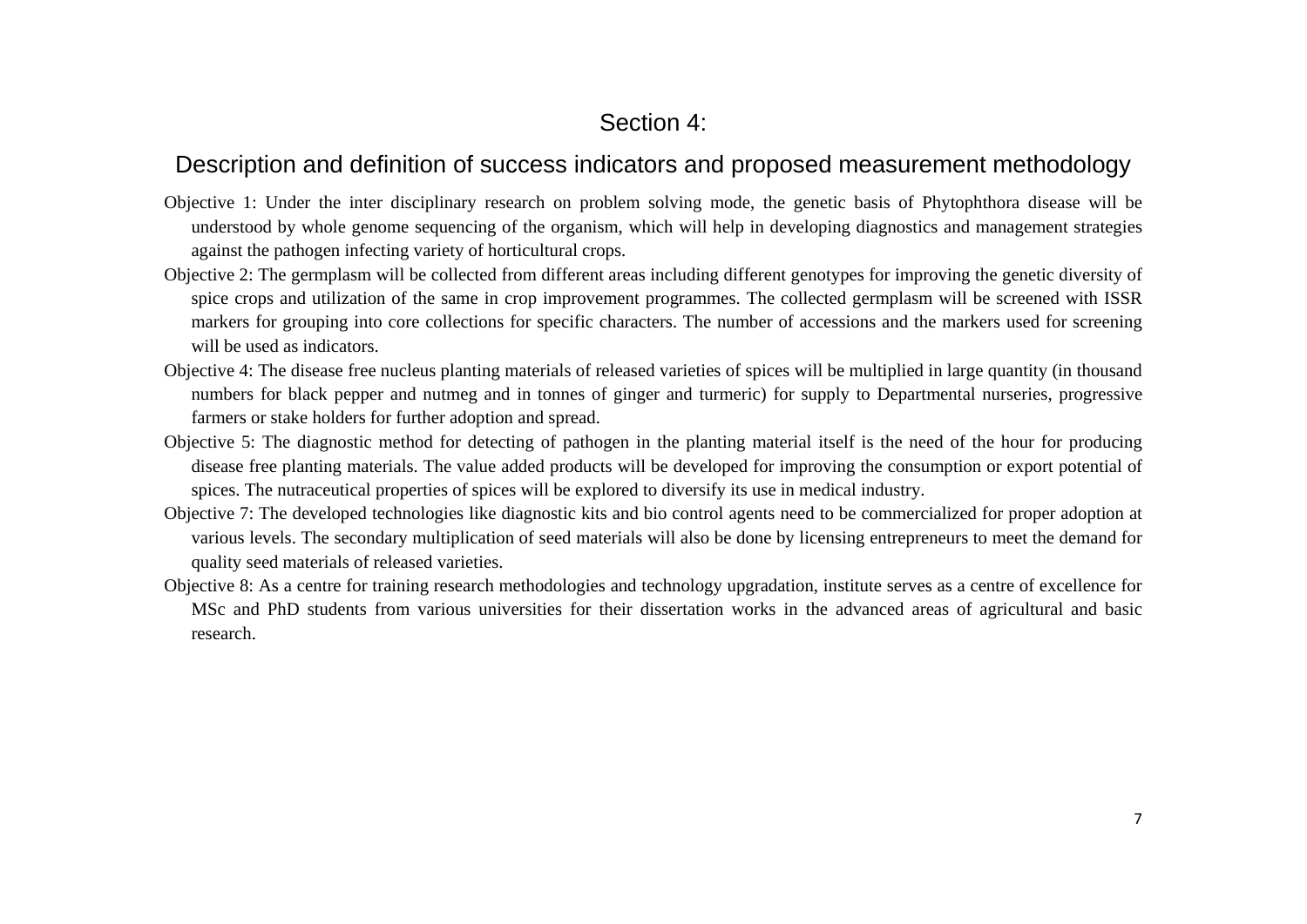## Section 5:

## Specific Performance Requirements from other Departments

- Establishment of central instrumentation facility is done by CPWD
- The whole genome sequencing is done in collaboration with The Centre for Genome Analysis, New Delhi
- $\bullet$  The seed materials are produced based on the demand from Dept. of Agriculture of State Governments, NHM, Spices Board and progressive farmers.
- The technologies like bio-control agents, diagnostics etc. are commercialized to private entrepreneurs, Dept. of Agriculture and Farmers groups for better spread and adoption.
- Licensing for large scale seed rhizome production is done with stake holders like entrepreneurs or interested farmers groups/ seed companies.
- The institute is a recognized centre of research for doing M.Sc. and Ph.D. under Calicut University, Mangalore University, Kannur University and Nagarjuna University.